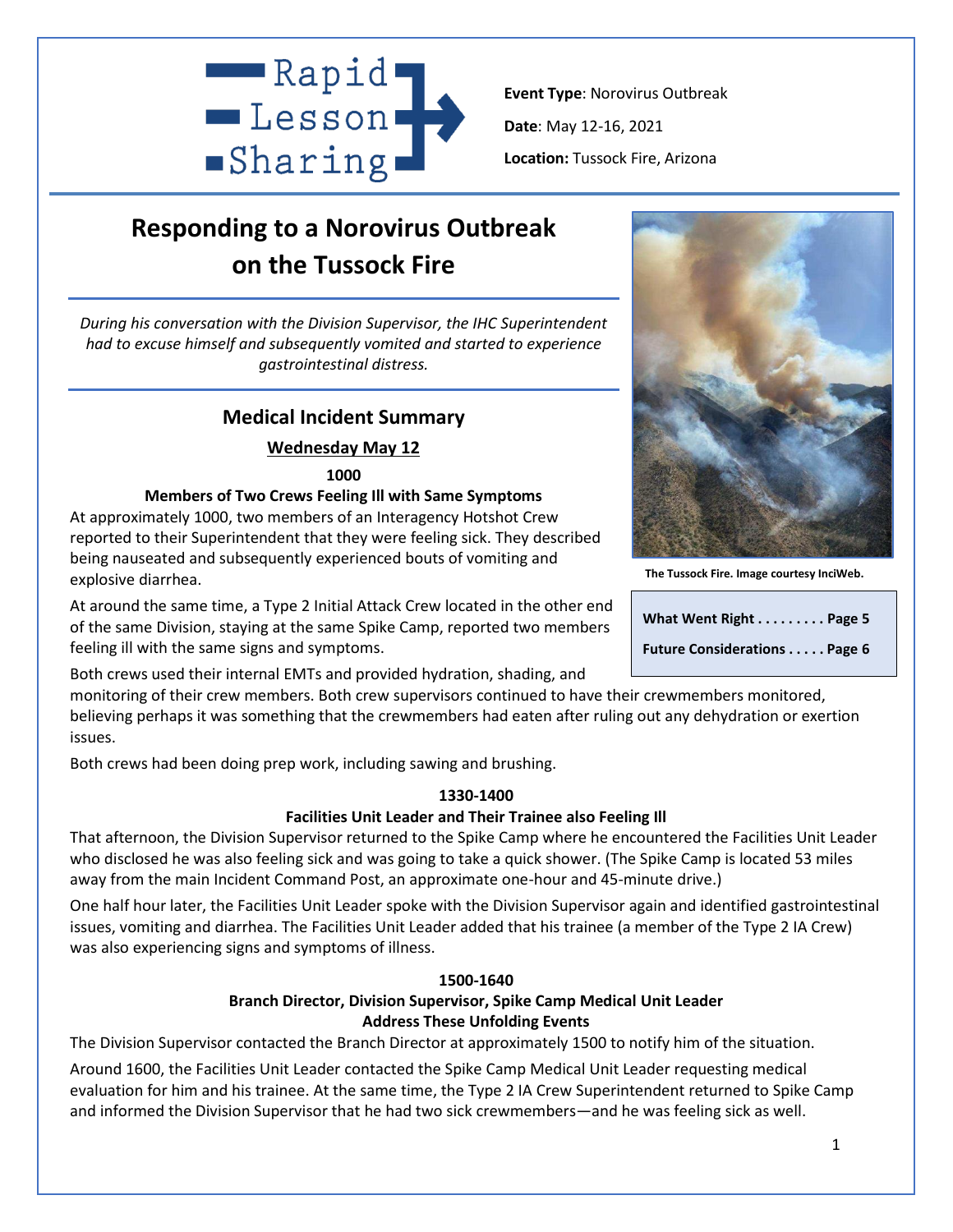At approximately 1630, the Division Supervisor arrived back on the fireline on a UTV and met with the IHC Superintendent. During their conversation, the IHC Superintendent had to excuse himself and subsequently vomited and started to experience gastrointestinal distress.

The conversation with the Division Supervisor identified that there were two crewmembers and the Superintendent who were experiencing signs and symptoms. They were wondering if it could be something they ate. The IHC Superintendent felt like they could continue working.

The Branch Director contacted the Planning Operations Trainee and discussed the events that were unfolding. Next, the Division Supervisor met face-to-face with the Branch Director. The Branch Director informed him that there was a plan to demobilize two crews in the morning. In addition, due to the current situation—including the lack of infrastructure like port-a-toilets, hand washing stations, and fixed facilities; and with the IHC's base 2½ hours away the Branch Director believed that the IHC could be released to its fire center.

Shortly after these conversations, the paramedic ambulance and Paramedic Team started evaluation of the two support personnel. The Spike Camp Medical Unit Leader contacted the base camp (co-located at ICP) Medical Unit Leader to explain these events as they were

unfolding.

# **1700-1815 COVID Tests Sent to Spike Camp; IHC to be Demobed**

At approximately 1700 in the main fire camp, the Incident Management Team's COVID coordinator (Medical Section Chief) was notified of the events at the Spike Camp and that rapid COVID tests were being sent to the Spike Camp to potentially rule out that disease process as a part of the medical evaluation. He was also updated about the additional illness cases that were being reported.

The Medical Section Chief notified the Safety Officer and Incident Commanders of the developing situation. Medical evaluation and supportive care (intravenous fluids) continued with the initial patients.

The Type 2 IA Superintendent brought his two sick crewmembers to the Spike Camp to be evaluated by medical personnel.

Confirmation occurred between the Branch Director and the Planning Operations Trainee that the IHC was going to be released to its fire center.

At 1815, the Finance Section Chief sent a text message to the IHC Superintendent notifying him the crew would be demobilized and could do so virtually.

# **Background on the 'Medical Section Chief' Position**

Last year, the Southwest Team 1 IMT developed a new "Medical Officer" position created to help the COVID-19 exposure/cases and their associated IWI's. In June 2020, this IMT then published an RLS that explained the benefits of this position. (On this season's Tussock Fire, this position was identified as the "Medical Section Chief".)

# [The Benefits of Creating an IMT Medical Officer RLS](https://www.wildfirelessons.net/viewdocument/sawtooth-fire-covid-19-mitigations)

# **Excerpts from this 2020 RLS:**

"Several Incident Management Teams have added ad hoc team members to fill novel positions and/or are carrying duplicates of common ICS positions to take on COVID-19 related challenges . . . The common thread between all of these approaches is designating an individual(s) to manage COVID-19 related tasks, thereby allowing other team members to focus on their duties.

Years earlier, the members of the Southwest Area Incident Management Team 3 wrote and presented a white paper outlining the concept of a Medical Officer to the Southwest Coordinating Group. It involved creating a position equal to that of the Safety, Liaison, and Public Information Officer that would focus mainly on the growing complexity of managing medical response to injured or sick individuals on incidents. Until this year, this idea had not gained much traction in the wildland fire community.

This concept has now been modified and utilized to focus on COVID-19 related issues to minimize coronavirus distractions for IMT members performing their normal duties. The Southwest Team 1 IMT selected one of their Operations Sections Chiefs whose day job is involved heavily in EMS response to act in this capacity for 2020 fire season."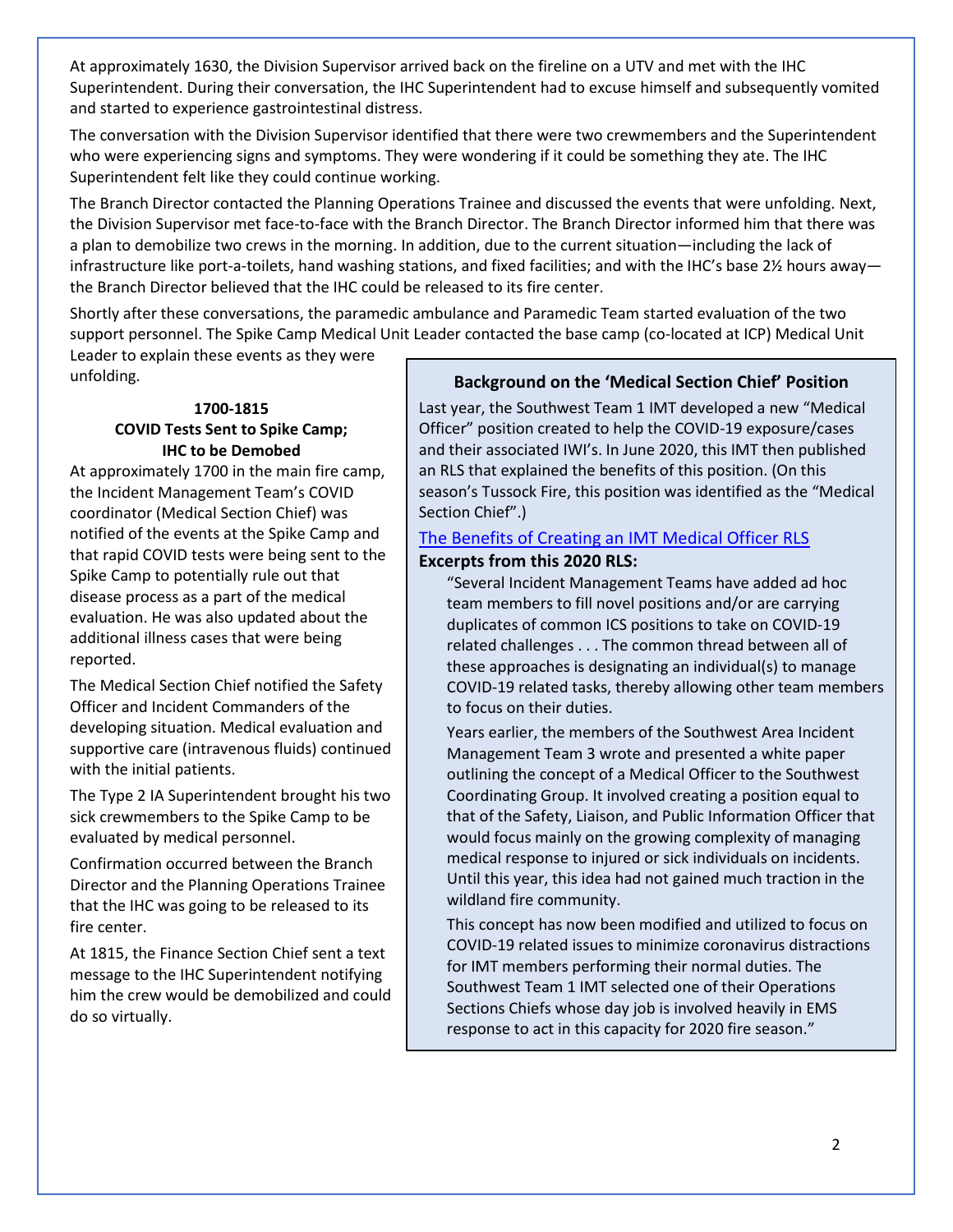#### **1830-1930**

#### **More Personnel Showing Signs and Symptoms of this Illness**

By 1830, two members of an additional IHC are experiencing signs and symptoms of this illness. They arrive at the Spike Camp and request medical evaluation. The Spike Camp Medical Unit Leader identified a "bunkhouse" that would be utilized as a clinic to provide evaluation, treatment, and supportive care.

Three additional operational overhead members start to display signs and symptoms and seek medical evaluation as well. In the ICP at 1900 during the planning meeting, the Medical Section Chief referred to the events unfolding at the Spike Camp. After this planning meeting, elements of the Command and General Staff met with ICs, Medical Section Chief, Safety, Operations, and Logistics.

There was a determination to: keep all the lunches in the Spike Camp refrigerator and not utilize them; stop breakfast service from the restaurant that had been utilized that morning; and use only bottled water for consumption. The Logistic Section Chief assured that these actions were taken to prevent further potential disease spread.

> *The identification of whether it was foodborne, waterborne, bacterial, or a virus truly required the technical expertise of the health department having jurisdiction.*

The discussions focus primarily on "sense making"—the IMT's Command and General Staff were trying to understand the scale of issue and what was causing it. Identifying this was outside their traditional knowledge, skills, and abilities. These discussions also included the need for more technical expertise, the care of the affected individuals, and identifying the source of the illness.

At 1930, the Branch Director and the IHC Superintendent have a face-to-face discussion and the IHC departed Spike Camp in route to their fire center, calling the Planning Ops Trainee to assure safe transit and arrival at the fire center.

The Spike Camp Medical Unit Leader employed all available unaffected medical providers, in addition to medical supplies (primarily intravenous supplies).

#### **2000-2300**

## **Patient Count at Spike Camp Increases to 22 Individuals**

By 2000 that evening, the Spike Camp Medical Unit Leader recontacted the base camp Medical Unit Leader identifying the need for additional IV bags and intravenous supplies as additional patients were continuing to be identified who were requesting medical evaluation.

The base camp Medical Unit Leader in conjunction with the Medical Section Chief and local fire department staff who are members of the IMT were able to get a case of IV fluids and additional support supplies to prepare for transport to the Spike Camp.

At 2130, the demobed IHC arrived at their fire center. They contacted the Planning Operations Trainee and told him the crew was returning to their homes. The IHC Superintendent explained it seemed that personal infrastructure – private bathrooms with showers and sinks—would help to best support the individuals who were experiencing illness.

Between the hours of 2000 and 2300, the patient count at the Spike Camp increased to 22 individuals. Throughout the evening hours, some of the early onset patients were displaying signs of recovery.

In the base camp at some point through many sidebar conversations, the Medical Section Chief made a clear declaration that this incident really needed technical expertise from the health department. The identification of whether it was foodborne, waterborne, bacterial, or a virus truly required the technical expertise of the health department having jurisdiction.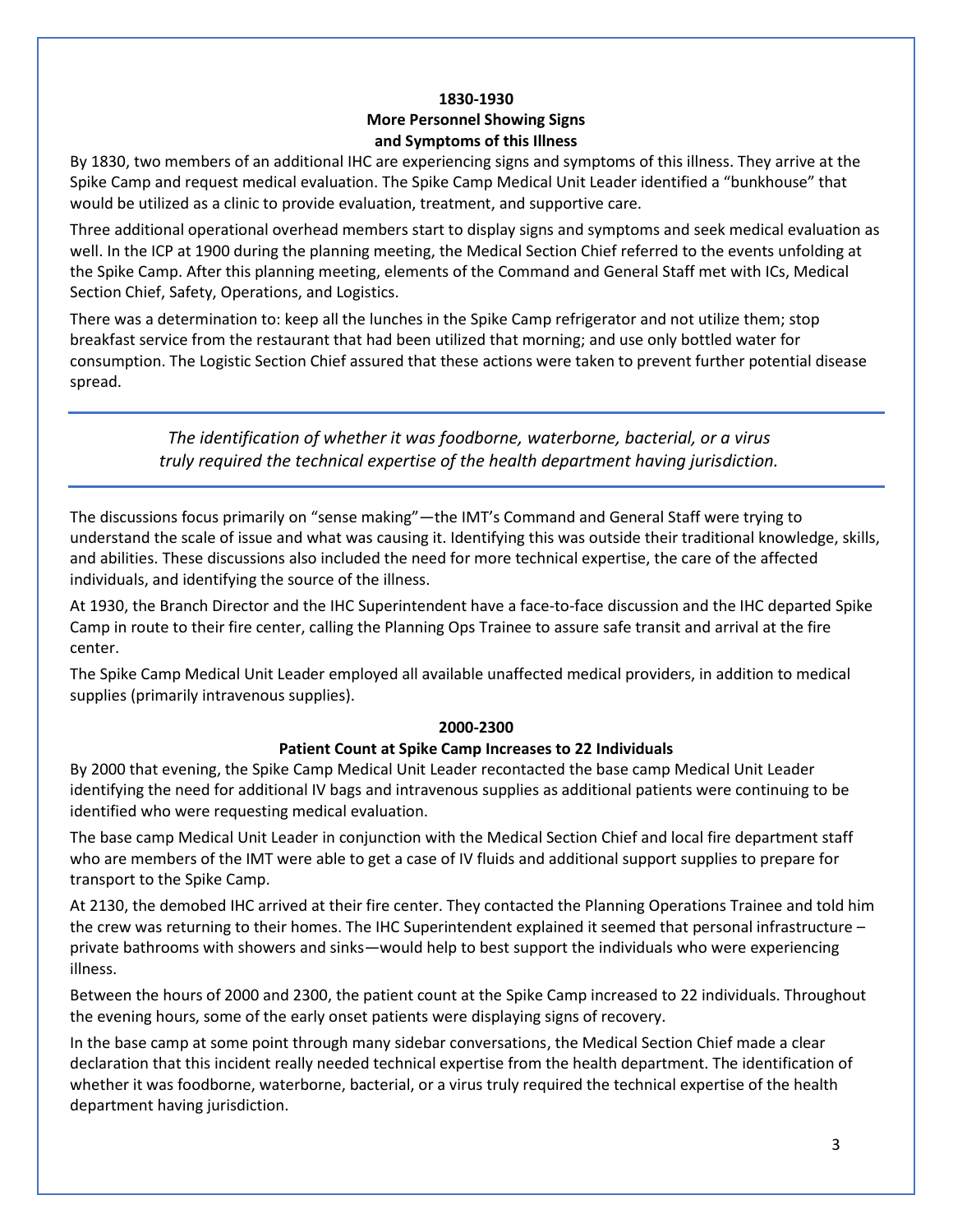*The discussions focus primarily on sense making, the care of the affected individuals, and identifying the source of the illness.*

# **Thursday May 13**

## **0600-0800 Spike Camp and ICP are Located in Different Counties with Their Own Health Departments**

On this morning the base camp Medical Unit Leader left with supplies to support the Spike Camp Medical Unit Leader for the patients in the Spike Camp. At 0700, the Medical Section Chief contacts the health department in the county where the Spike Camp is located, explains this ongoing medical incident, and requests assistance. This county's health department physician departs for Spike Camp.

An hour later, the Plans Chief contacts the county health department for the ICP, which is in a different county than the Spike Camp. The ICP's county health department is larger and provided information and guidance. This county health department also notified the state health department to assist the smaller county health department where the Spike Camp is located.

At the Command and General Staff meeting the decision is made to form an Incident Within an Incident (IWI) Team to support the gastrointestinal outbreak at the Spike Camp. The IWI Team consisted of a complete Command and General staff.

The base camp Medical Unit Leader arrived at the Spike Camp, delivering supplies, and providing administrative support to the Spike Camp Medical Unit Leader.

*The decision is made to form an Incident Within an Incident (IWI) Team to support the gastrointestinal outbreak at the Spike Camp.*

## **1230-1430**

## **County Health Physician Believes This is a Norovirus Outbreak**

At approximately 1230, the health department physician arrives at the Spike Camp to provide support and technical expertise. The Spike Camp Medical Unit Leader requested that the physician evaluate a patient displaying severe signs and symptoms with collateral underlying medical conditions. The physician evaluated that patient to assure the stabilization and medical treatment were appropriate.

The physician then gathered information as well as biological samples for testing. The physician believed it was probably a norovirus based on symptomology, timelines, and recovery. The physician recommended the IMT remove all the personnel from the Spike Camp, industrially wash all garments, sleeping bags, and soft porous material utilized by the personnel.

The physician also identified the need for all personnel be provided the ability to have good cleansing showers and provide separation to prevent any further spread of illness. The physician recommended no one should go home if there is a potential to spread the illness to others.

The physician finally recommended the sanitization of the work center and the bunkhouse. Short-term isolation and quarantine would prevent any further disease spread.

> *There were multiple levels of coordination including coordination with Logistics and the Buying Team to provide rooms for approximately 60 people.*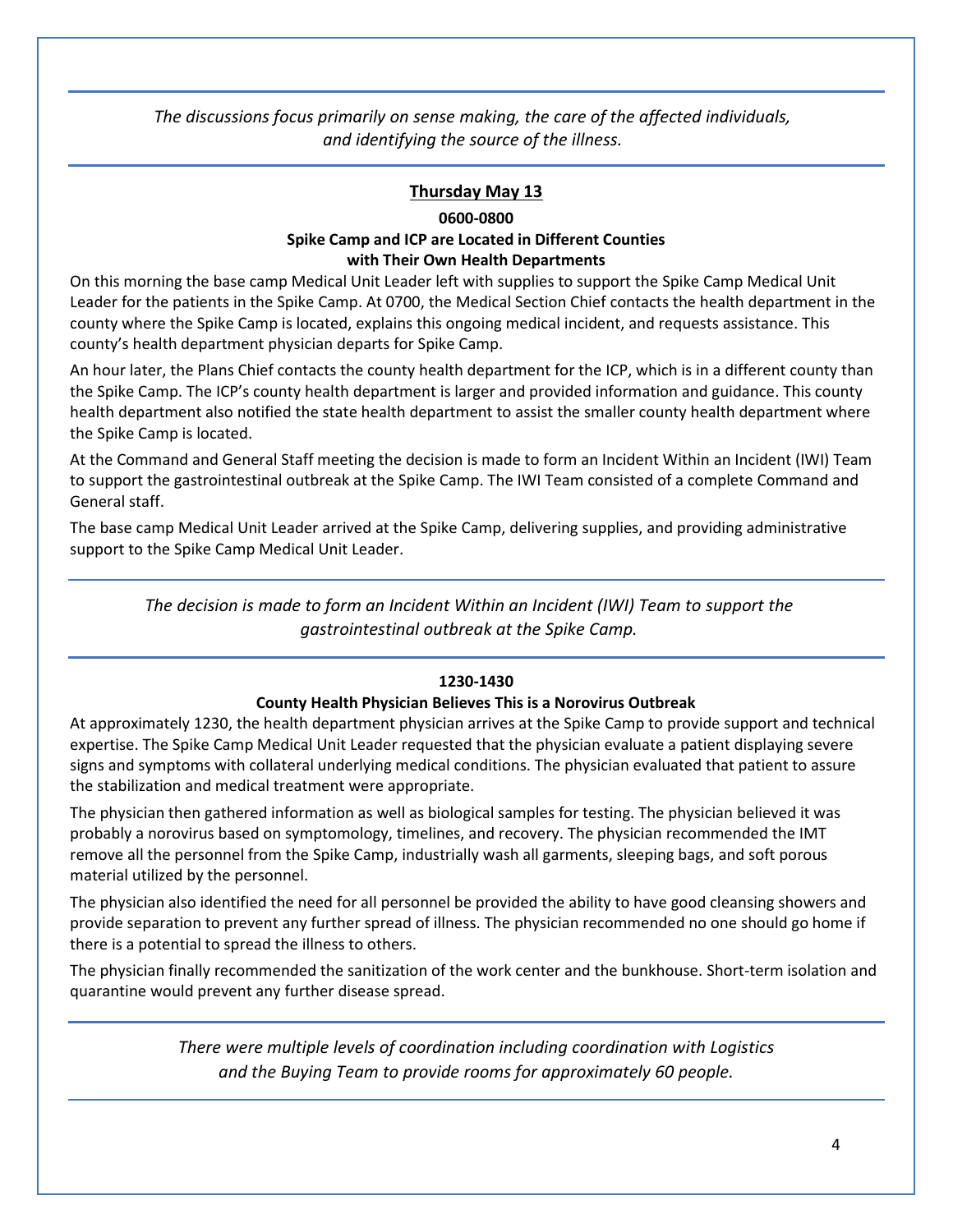At approximately 1430, both Medical Unit Leaders conveyed the physician's assessment and recommended course of action to the Medical Section Chief who conveyed it to the IWI Team. The IWI Team began the implementation of bringing all personnel down from the Spike Camp to hotel rooms in proximity of the ICP.

There were multiple levels of coordination including with Logistics and the Buying Team to provide rooms for approximately 60 people. In an effort meet the county health department physician's recommendations, the movement of information became rapid, as the pressure of a limiting time wedge was experienced by the IWI Team.

During this time one resource stopped by ICP in route to quarantine and another resource stopped by from isolation to pick up supplies—even though the messaging was to not enter the ICP.

The determination was made to support the isolated/quarantined personnel with food from the catering facility at the ICP rather than using per diem—that could potentially expose others to the sick individuals.

Throughout the day, additional individuals displayed signs and symptoms of the illness. They were treated and supported through incident medical personnel. None of the sick individuals required increased medical intervention or transport to a medical facility.

# **Saturday May 15**

By Saturday, a total of 49 personnel have self-reported signs and symptoms of the illness. There was one additional sick person identified as a family member from the first IHC that returned home.

The IWI Team has been engaged with support and follow-up with the individuals. At the recommendation of the health department, isolation/quarantine ended approximately 48 hours since the last symptoms or exposure.

The Logistics Chief coordinated a commercial sanitization of the work center and the bunkhouse at the Spike Camp. There was an apparent miscommunication concerning the bunkhouse and it was not sanitized when the rest of the facility was because it was locked.

### **Sunday May 16**

In the morning it was learned that during the previous day, three to four camp crew members and a driver went into the bunkhouse prior to its sanitization to remove trash and perform miscellaneous cleaning tasks. Even though those individuals were asymptomatic, they were quarantined as a precautionary measure.

#### **Wednesday May 19**

As of the writing of this document, there are no new cases of illness and the demobilization of resources after isolation and quarantine are almost complete.

## **Friday May 21**

The Yavapai County Health Department confirms that the illness on the Tussock Fire is norovirus.

# **What Went Right**

- ❖ Proactive planning and accurate documentation by the Spike Camp Medical Unit Leader provided a bedrock for successful patient care as well as support from the health department.
- ❖ The identification and utilization of local government IMT members to make contact with subject matter experts (health departments) to provide guidance and support medical units and providers providing accurate and timely assessments and treatments including supportive care for patients.
- ❖ Local government IMT members assisting in the procurement of medical supplies and support for medical providers.
- ❖ The activation of the IWI Team provided successful management and support for all the personnel involved in the Spike Camp gastrointestinal outbreak.